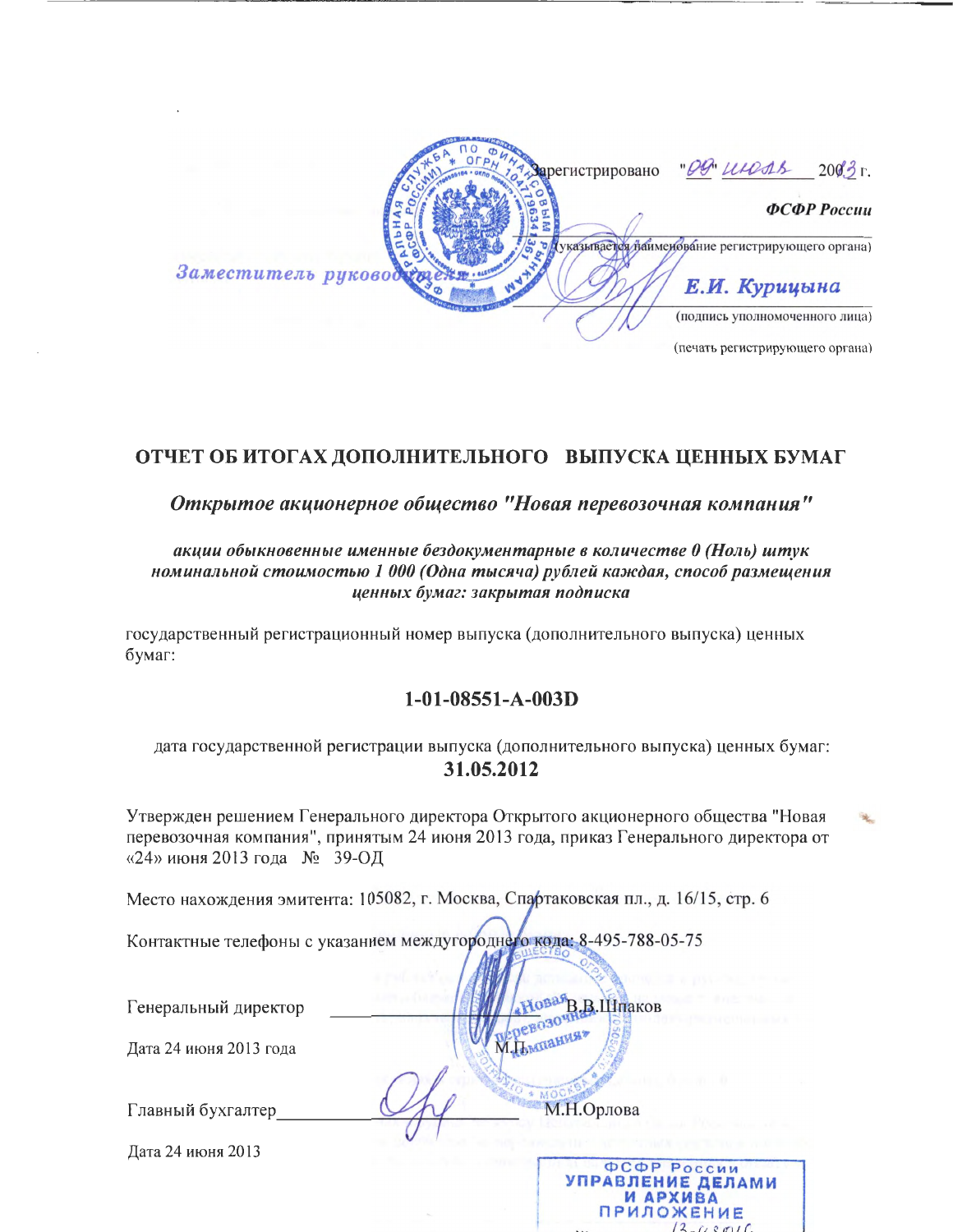1. Вид, категория (тип) ценных бумаг: акции именные

Категория акций обыкновенные

2. Форма ценных бумаг: бездокументарные

3. Способ размещения ценных бумаг: закрытая подписка

4. Фактический срок размещения ценных бумаг: В связи с неразмещением ни одной ценной бумаги срок размещения ценных бумаг не указывается.

5. Номинальная стоимость каждой ценной бумаги выпуска (дополнительного выпуска)

Номинальная стоимость ценной бумаги выпуска (руб.): 1000

6. Количество размещенных ценных бумаг (штук):

Количество фактически размещенных ценных бумаг (штук): 0

Количество фактически размещенных ценных бумаг, оплачиваемых денежными средствами (штук):  $\theta$ 

Количество фактически размещенных ценных бумаг, оплачиваемых иным имуществом (штук):  $\theta$ 

Количество размещенных дробных акций и их совокупная номинальная стоимость:  $\theta$ 

В соответствии со ст. 40 и 41 Федерального закона "Об акционерных обществах" преимущественное право приобретения ценных бумаг не предоставлялось Дробные акции не размещались

### 7. Цена (цены) размещения ценных бумаг:

| Цена<br>$ $ размещения, руб./иностр. валюта | Единица измерения | Количество ценных бумаг,<br>размещенных по указанной<br>иене, штук |
|---------------------------------------------|-------------------|--------------------------------------------------------------------|
| 60000,00                                    | $py$ бль          |                                                                    |

8. Общий объем поступлений за размещенные ценные бумаги:

а) общая сумма (стоимость) имущества в рублях (в том числе денежные средства в рублях, сумма иностранной валюты по курсу Центрального банка Российской Федерации на момент внесения и стоимость иного имущества (материальных и нематериальных активов), внесенного в оплату размещенных ценных бумаг:  $\boldsymbol{\theta}$ 

б) сумма денежных средств в рублях, внесенная в оплату размещенных ценных бумаг:  $\theta$ 

в) сумма иностранной валюты, выраженная в рублях по курсу Центрального банка Российской Федерации на момент внесения (предъявления в банк поручения на перечисление денежных средств в иностранной валюте на банковский счет эмитента или посредника в иностранной валюте), внесенная в оплату размещенных ценных бумаг: 0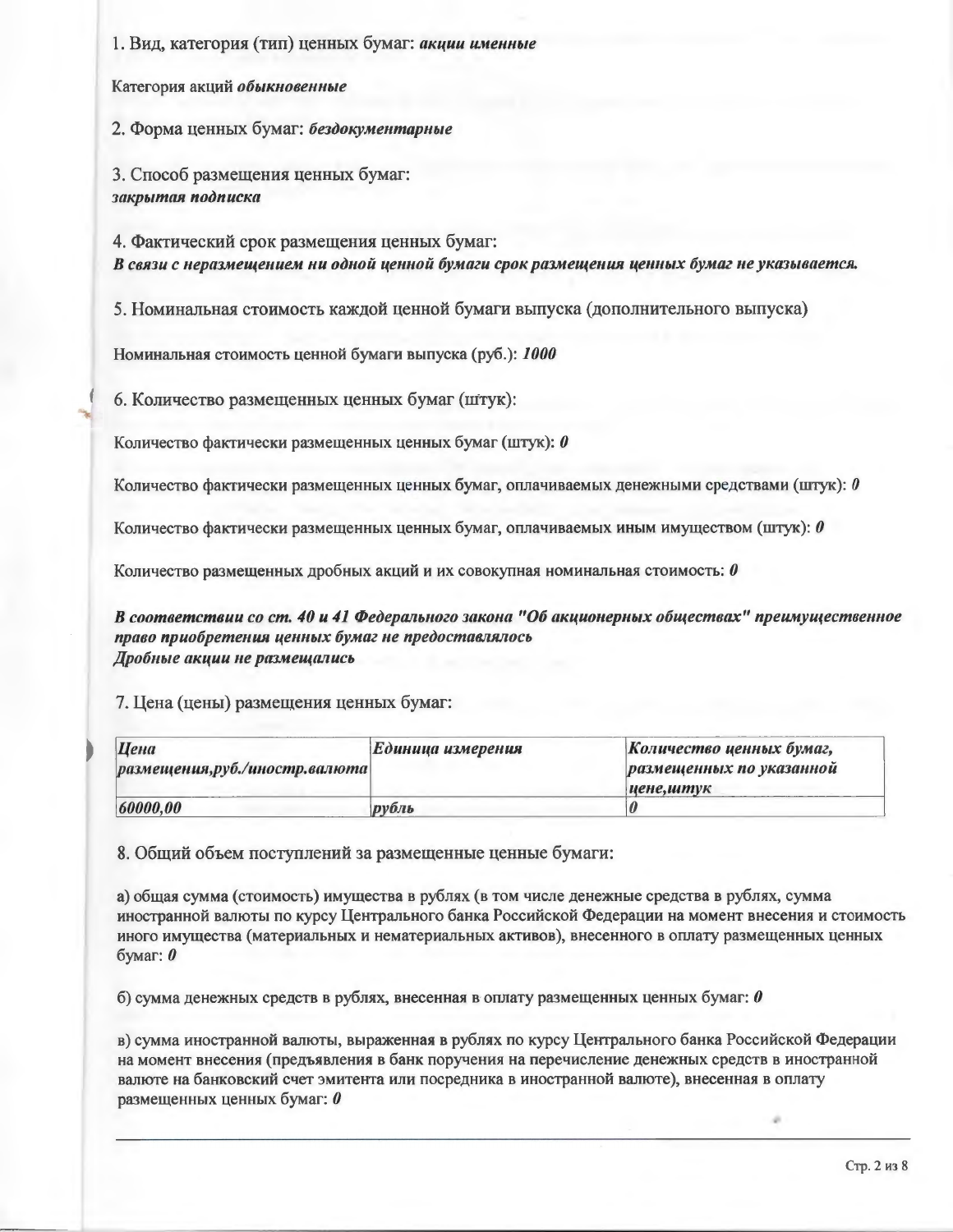г) стоимость иного имущества (материальных и нематериальных активов), выраженная рублях, внесенного в оплату размещенных ценных бумаг:  $\theta$ 

9. Доля ценных бумаг, при неразмещении которой выпуск (дополнительный выпуск) ценных бумаг признается несостоявшимся:

Решением о выпуске ценных бумаг не предусмотрена доля ценных бумаг, при неразмещении которой выпуск признается несостоявшимся

10. Доля размещенных и неразмещенных ценных бумаг выпуска (дополнительного выпуска):

Доля размещенных ценных бумаг выпуска (дополнительного выпуска) в процентах от общего количества ценных бумаг выпуска: 0

Доля неразмещенных ценных бумаг выпуска (дополнительного выпуска) в процентах от общего количества ценных бумаг выпуска: 0

11. Крупные сделки эмитента, а также сделки, в совершении которых имелась заинтересованность эмитента, совершенные в процессе размещения ценных бумаг:

В соответствии с Федеральным законом "Об акционерных обществах" сделки, связанные с размещением посредством подписки обыкновенных акций общества, не являются крупными Сделки, в совершении которых имелась заинтересованность, и которые в соответствии с требованиями федеральных законов требовали их одобрения, не совершались

12. Сведения о лицах, зарегистрированных в реестре акционеров эмитента:

Полное наименование: Закрытое акционерное общество "Райффазенбанк"

На имя лица в реестре акционеров эмитента зарегистрированы:

а) акции, составляющие не менее чем 2 процента уставного капитала эмитента, с указанием доли участия в уставном капитале эмитента

Доля участия в уставном капитале эмитента (%): 100 б) обыкновенные акции, составляющие не менее чем 2 процента обыкновенных акций эмитента, с указанием доли принадлежащих им обыкновенных акций эмитента

Доля принадлежащих обыкновенных акций эмитента (%): 100

в) именные ценные бумаги, конвертируемые в акции эмитента, если в результате конвертации в совокупности с акциями, уже зарегистрированными на имя данного лица, количество акций, зарегистрированных на имя указанного лица, составит не менее чем 2 процента уставного капитала эмитента, с указанием доли участия в уставном капитале эмитента: такой доли нет

г) именные ценные бумаги, конвертируемые в обыкновенные акции эмитента, если в результате конвертации в совокупности с обыкновенными акциями, уже зарегистрированными на имя данного лица, количество обыкновенных акций, зарегистрированных на имя указанного лица, составит не менее чем 2 процента обыкновенных акций эмитента, с указанием доли принадлежащих им обыкновенных акций эмитента: такой доли нет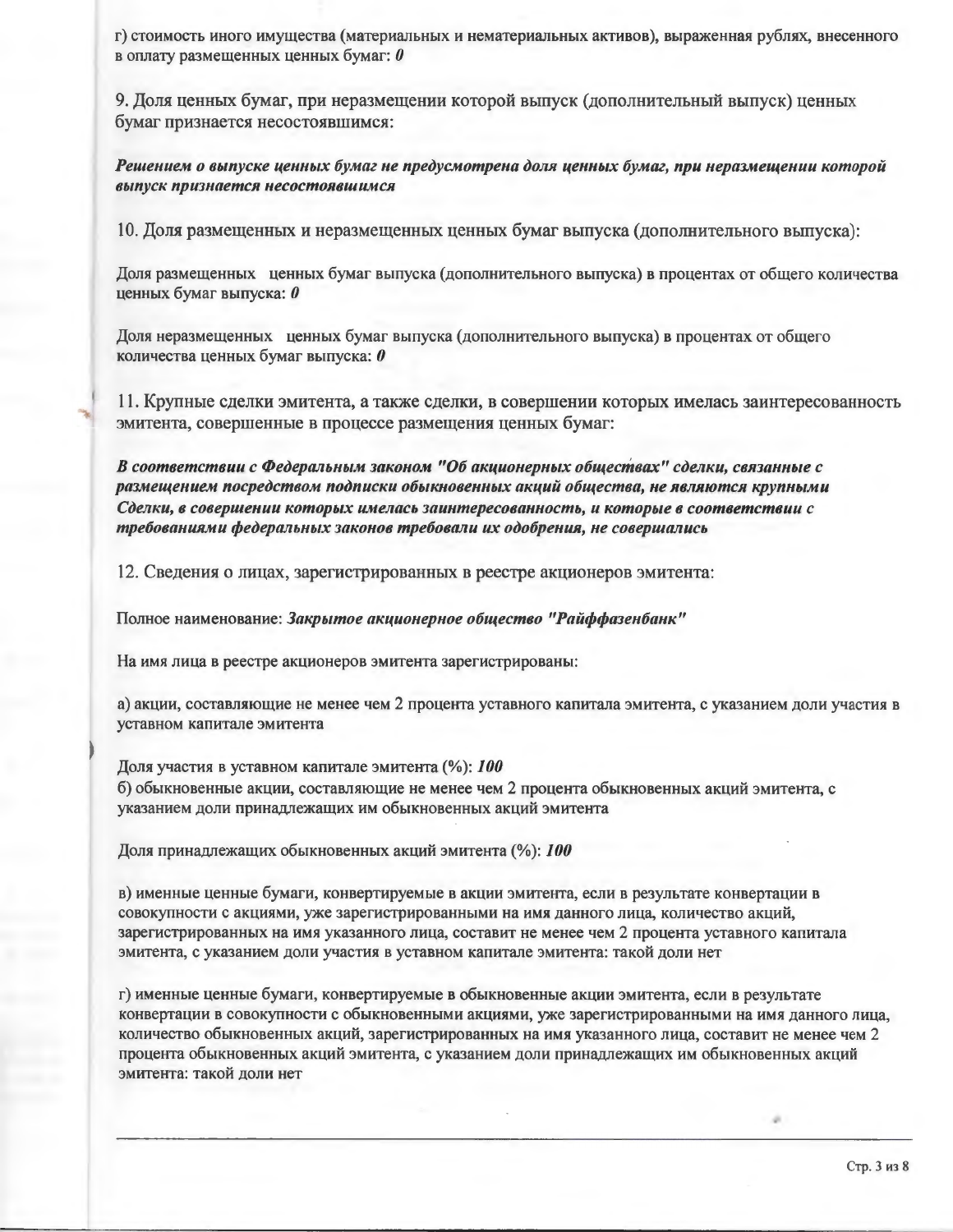13. Сведения о лицах, входящих в состав органов управления эмитента:

а) члены совета директоров акционерного общества - эмитента

### Фамилия, имя, отчество: Елисеев Александр Леонидович Занимаемая должность в акционерном обществе - эмитенте: Председатель Совета директоров

Сведения о занимаемых должностях в других организациях, включая должность члена совета директоров (наблюдательного совета) и/или иных органов управления коммерческих и некоммерческих организаций, а также должности в органах государственной власти и органах местного самоуправления:

| Наименование организации:                   | Место нахождения<br>организации:                                        | Занимаемая должность:             |
|---------------------------------------------|-------------------------------------------------------------------------|-----------------------------------|
| ОАО "Новая перевозочная<br>компания"        | РФ, 105082, г. Москва,<br>Спартаковская пл., д. 16/15,<br>cmp.6         | Председатель Совета<br>директоров |
| 3АО "Уральская<br>вагоноремонтная компания" | РФ, 455005, Челябинская обл., г.<br>Магнитогорск, Моховая ул., д.<br>16 | Председатель Совета<br>директоров |
| 000 "Севтехнотранс"                         | РФ, 123317, г. Москва,<br>Тестовская ул., д. 10                         | Председатель Совета<br>директоров |
| ООО "ЛОГИСТИКА И<br><b>ТРАНСПОРТ"</b>       | РФ, 115184, г. Москва,<br>Озерковский пер., д. 12                       | Финансовый директор               |
| 000 "Ферротранс"                            | РФ, 307170, Курская обл., г.<br>Железногорск, ул. Ленина, д. 25         | Председатель Совета<br>директоров |

Доля участия указанного лица в уставном капитале эмитента (%):  $\bm{\theta}$ 

Доля принадлежащих указанному лицу обыкновенных акций эмитента (%):  $\theta$ 

Доля обыкновенных акций эмитента, в которые могут быть конвертированы принадлежащие указанному лицу ценные бумаги, конвертируемые в обыкновенные акции, в процентах от общего количества размещенных обыкновенных акций и количества обыкновенных акций, в которые могут быть конвертированы ценные бумаги, конвертируемые в обыкновенные акции эмитента (%):  $\theta$ 

#### Фамилия, имя, отчество: Сапрыкин Олег Юрьевич

Занимаемая должность в акционерном обществе - эмитенте: *Член Совета директоров* 

Сведения о занимаемых должностях в других организациях, включая должность члена совета директоров (наблюдательного совета) и/или иных органов управления коммерческих и некоммерческих организаций, а также должности в органах государственной власти и органах местного самоуправления:

| Наименование организации:       | Место нахождения<br>организации:                          | Занимаемая должность:             |
|---------------------------------|-----------------------------------------------------------|-----------------------------------|
| ОАО "Петролесспорт"             | РФ, 198099, г. Сант-Петербург,<br>Гладкий остров, 1       | Член Совета директоров            |
| 000 "Севтехнотранс"             | РФ, 123317, г. Москва,<br>Тестовская ул., д. 10           | Член Совета директоров            |
| 000 "Пассажирские<br>Перевозки" | РФ, 111033, г. Москва,<br>Самокатная ул., д. 2А, стр. 1   | Член Совета директоров            |
| 000 "Северные прииски"          | РФ, 123001, г. Москва, Малая<br>Бронная ул., д.26, стр. 3 | Председатель Совета<br>директоров |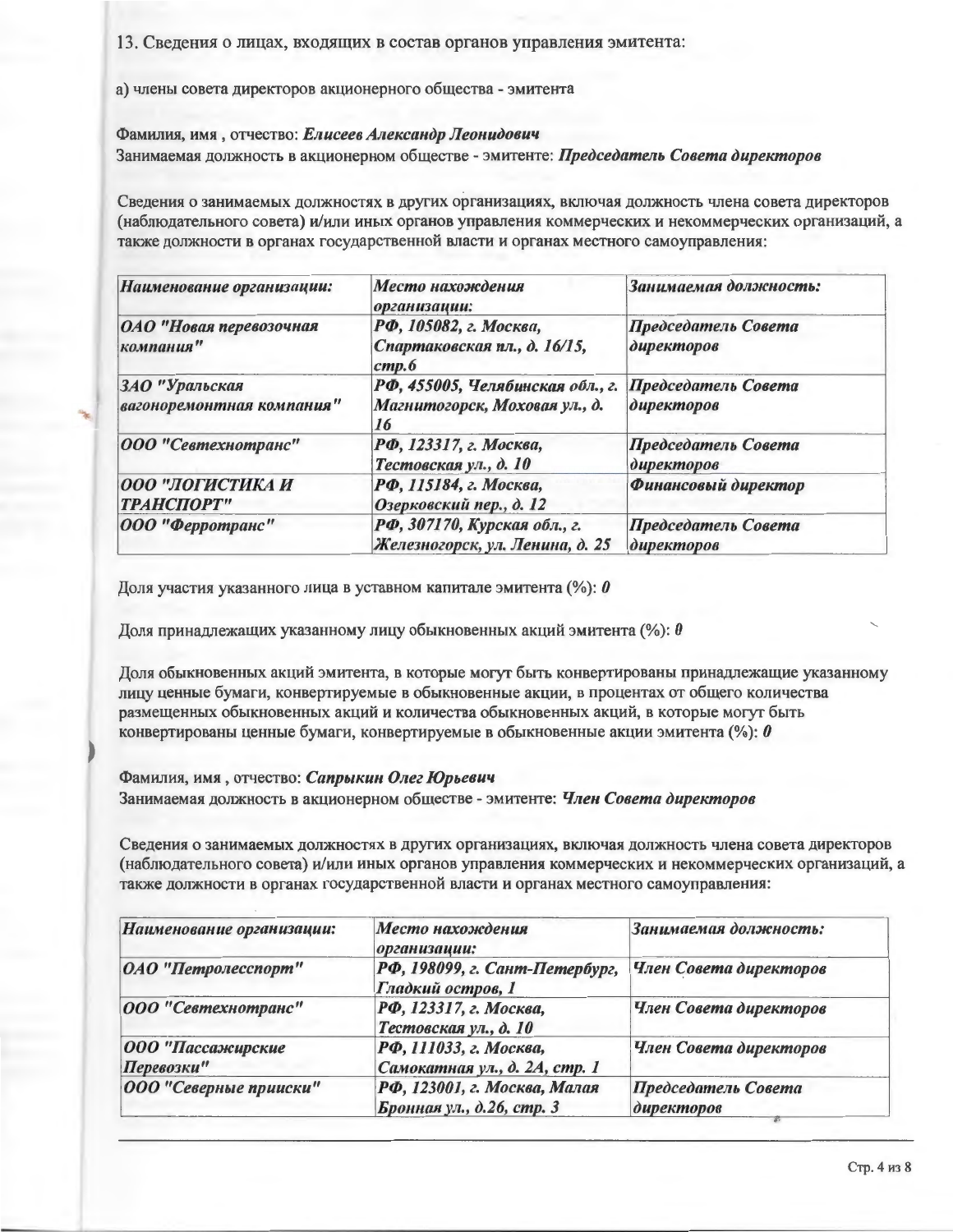| СП ЗАО "Омсукчанская<br>горногеологическая компания"      | РФ, 685000, Магаданская обл., г.<br>Магадан, ул. Пролетарская, д. 13               | Член Совета директоров                       |
|-----------------------------------------------------------|------------------------------------------------------------------------------------|----------------------------------------------|
| ОАО "Новая перевозочная<br>компания"                      | РФ, 105082, г. Москва,<br>Спартаковская пл., д. 16/15, стр.                        | Член Совета директоров                       |
| ООО "Восточная Стивидорная<br>Компания"                   | РФ, 692953, Приморский край,<br>г. Находка, ул. Внутрипортовая,<br>$\partial$ .14A | Член Совета директоров                       |
| 3АО "Челябинский завод<br>металлоконструкций"             | РФ, 454139, Челябинская<br>обл., г. Челябинск, ул. Новороссийс<br>кая, д.46        | Член Совета директоров                       |
| ОАО "Центральная<br>обогатительная фабрика<br>"Гуковская" | РФ, 347878, Ростовская обл., г.<br>Гуково, Бетонная ул., д. 26                     | Член Совета директоров                       |
| 000 "Транспортейшн<br>Эдвайзори"                          | РФ, 123317, г. Москва,<br>Тестовская ул., д. 10                                    | Первый заместитель<br>Генерального директора |
| 000 "Ферротранс"                                          | РФ, 307170, Курская обл., г.<br>Железногорск, ул. Ленина, д. 25                    | Член Совета директоров                       |

Доля участия указанного лица в уставном капитале эмитента (%):  $\pmb{\theta}$ 

Доля принадлежащих указанному лицу обыкновенных акций эмитента (%):  $\theta$ 

Доля обыкновенных акций эмитента, в которые могут быть конвертированы принадлежащие указанному лицу ценные бумаги, конвертируемые в обыкновенные акции, в процентах от общего количества размещенных обыкновенных акций и количества обыкновенных акций, в которые могут быть конвертированы ценные бумаги, конвертируемые в обыкновенные акции эмитента (%):  $\theta$ 

Фамилия, имя, отчество: Сторожев Александр Валентинович Занимаемая должность в акционерном обществе - эмитенте: Член Совета директоров

Сведения о занимаемых должностях в других организациях, включая должность члена совета директоров (наблюдательного совета) и/или иных органов управления коммерческих и некоммерческих организаций, а также должности в органах государственной власти и органах местного самоуправления:

| Наименование организации:            | Место нахождения<br>организации:                                   | Занимаемая должность:  |
|--------------------------------------|--------------------------------------------------------------------|------------------------|
| 000 "Севтехнотранс"                  | РФ, 123317, г. Москва,<br>Тестовская ул., д. 10                    | Директор по транспорту |
| 000 "Севтехнотранс"                  | РФ, 123317, г. Москва,<br>Тестовская ул., д. 10                    | Член Совета директоров |
| ОАО "Новая перевозочная<br>компания" | РФ, 105082, г. Москва,<br>Спартаковская пл., д. 16/15, стр.        | Член Совета директоров |
| $ 000 $ "Ферротранс"                 | РФ, 307170, Курская область, г.<br>Железногорск, ул. Ленина, д. 25 | Член Совета директоров |

Доля участия указанного лица в уставном капитале эмитента (%):  $\boldsymbol{\theta}$ 

Доля принадлежащих указанному лицу обыкновенных акций эмитента (%):  $\bm{\theta}$ 

Доля обыкновенных акций эмитента, в которые могут быть конвертированы принадлежащие указанному лицу ценные бумаги, конвертируемые в обыкновенные акции, в процентах от общего количества размещенных обыкновенных акций и количества обыкновенных акций, в которые могут быть конвертированы ценные бумаги, конвертируемые в обыкновенные акции эмитента (%): *№*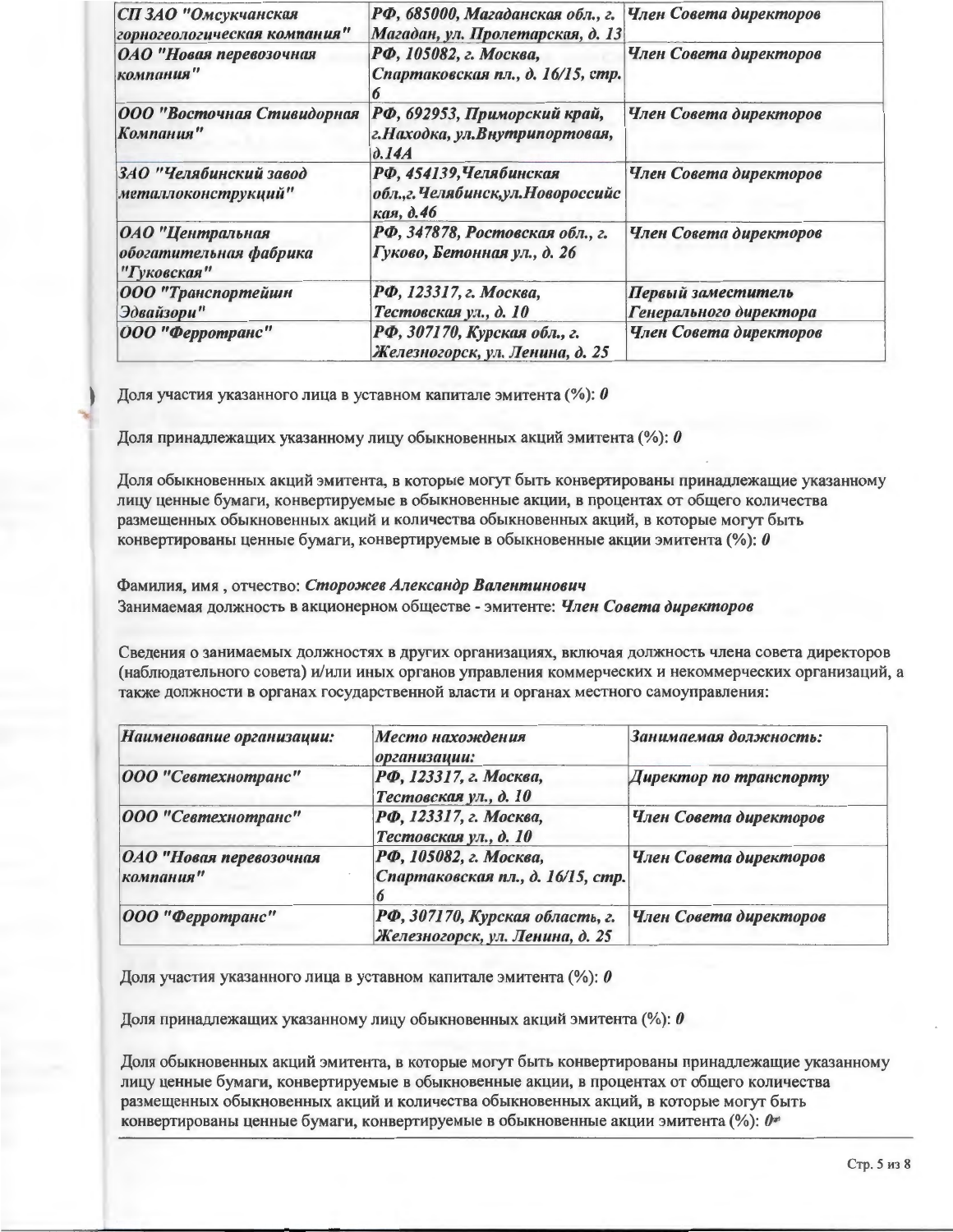#### Фамилия, имя, отчество: Гомон Андрей Петрович

Занимаемая должность в акционерном обществе - эмитенте: Член Совета директоров

Сведения о занимаемых должностях в других организациях, включая должность члена совета директоров (наблюдательного совета) и/или иных органов управления коммерческих и некоммерческих организаций, а также должности в органах государственной власти и органах местного самоуправления:

| Наименование организации:            | Место нахождения<br>организации:                                                      | Занимаемая должность:  |
|--------------------------------------|---------------------------------------------------------------------------------------|------------------------|
| 000 "НС-Инвест"                      | РФ, 123317, г. Москва,<br>Тестовская ул., д. 10, под. 2                               | Генеральный директор   |
| 000 "Коннолахтинский 55"             | РФ, 119004, г. Санкт-Петербург, Генеральный директор<br>Средний пр. В.О., 4 лит. А-АЗ |                        |
| 000 "Севтехнотранс"                  | РФ, 123317, г. Москва,<br>Тестовская ул., д. 10                                       | Член Совета директоров |
| 000 "Ферротранс"                     | РФ, 307170, Курская обл., г.<br>Железногорск, ул. Ленина, д. 25                       | Член Совета директоров |
| 000 "Стилтранс"                      | РФ, 105082, г. Москва,<br>Спартаковская пл., д. 16/15, стр.                           | Член Совета директоров |
| ОАО "Новая перевозочная<br>компания" | РФ, 105082, г. Москва,<br>Спартаковская пл., д. 16/15, стр.                           | Член Совета директоров |

Доля участия указанного лица в уставном капитале эмитента (%):  $\theta$ 

Доля принадлежащих указанному лицу обыкновенных акций эмитента (%):  $\theta$ 

Доля обыкновенных акций эмитента, в которые могут быть конвертированы принадлежащие указанному лицу ценные бумаги, конвертируемые в обыкновенные акции, в процентах от общего количества размещенных обыкновенных акций и количества обыкновенных акций, в которые могут быть конвертированы ценные бумаги, конвертируемые в обыкновенные акции эмитента (%):  $\theta$ 

Фамилия, имя, отчество: Прокофьев Владимир Николаевич Занимаемая должность в акционерном обществе - эмитенте: *Член Совета директоров* 

Сведения о занимаемых должностях в других организациях, включая должность члена совета директоров (наблюдательного совета) и/или иных органов управления коммерческих и некоммерческих организаций, а также должности в органах государственной власти и органах местного самоуправления:

| Наименование организации:            | Место нахождения<br>организации:                                                   | Занимаемая должность:  |
|--------------------------------------|------------------------------------------------------------------------------------|------------------------|
| 000 "БалтТрансСервис"                | РФ, 195197, г. Санкт-Петербург, Генеральный директор<br>пр-т Металлистов, д. 115   |                        |
| 000 "БалтТрансСервис"                | РФ, 195197, г. Санкт-Петербург, Член Совета директоров<br>пр-т Металлистов, д. 115 |                        |
| ОАО "Новая перевозочная<br>компания" | РФ, 105082, г. Москва,<br>Спартаковская пл., д. 16/15. стр.                        | Член Совета директоров |
| 000 "Севтехнотранс"                  | РФ, 123317, г. Москва,<br>Тестовская ул., д. 10                                    | Член Совета директоров |
| 000 "Ферротранс"                     | РФ, 307170, Курская обл., г.<br>Железногорск, ул. Ленина, д. 25                    | Член Совета директоров |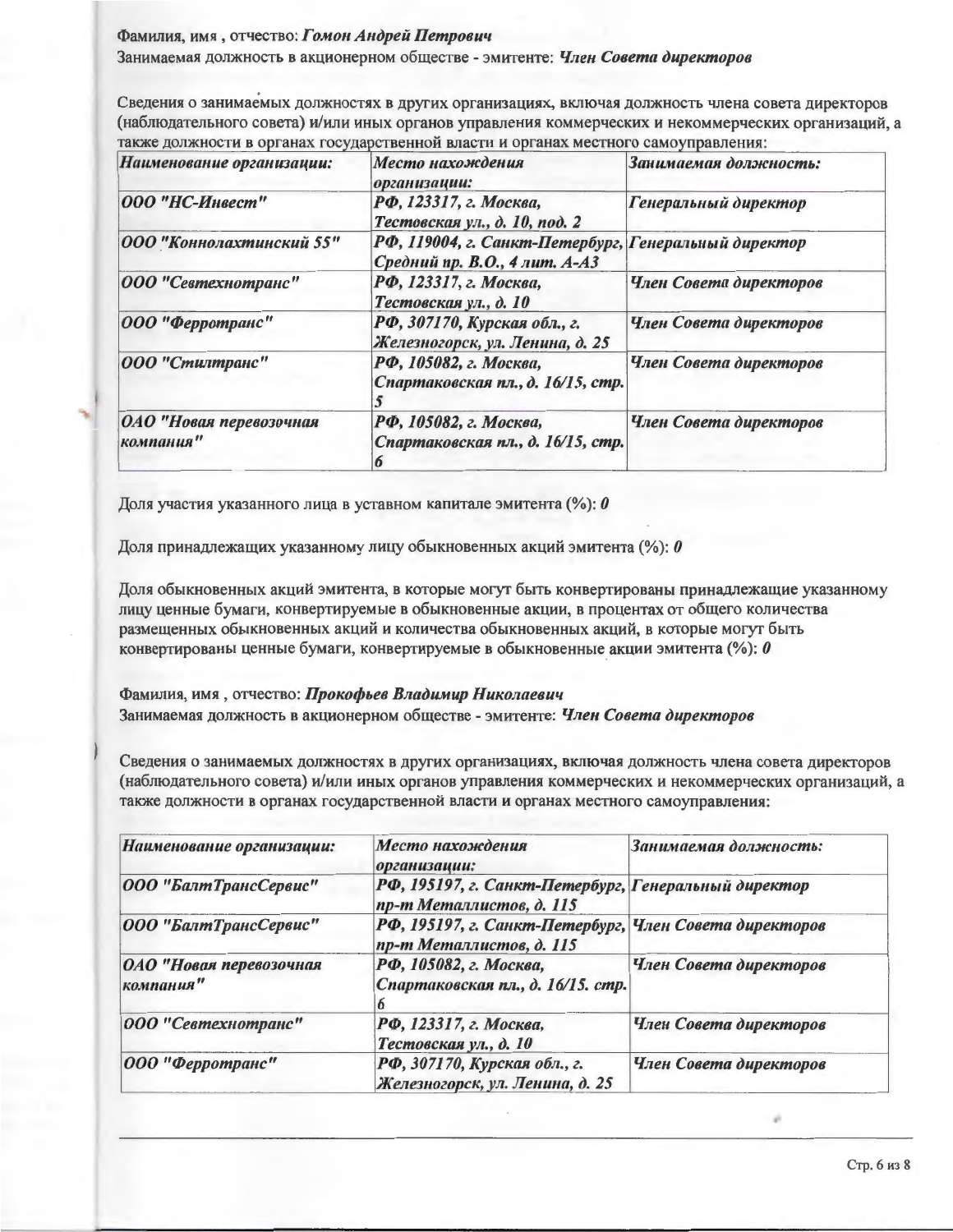Доля участия указанного лица в уставном капитале эмитента (%):  $\theta$ 

Доля принадлежащих указанному лицу обыкновенных акций эмитента (%): 0

Доля обыкновенных акций эмитента, в которые могут быть конвертированы принадлежащие указанному лицу ценные бумаги, конвертируемые в обыкновенные акции, в процентах от общего количества размещенных обыкновенных акций и количества обыкновенных акций, в которые могут быть конвертированы ценные бумаги, конвертируемые в обыкновенные акции эмитента (%):  $\theta$ 

## Фамилия, имя, отчество: Шенец Александр Александрович

Занимаемая должность в акционерном обществе - эмитенте: Член Совета директоров

Сведения о занимаемых должностях в других организациях, включая должность члена совета директоров (наблюдательного совета) и/или иных органов управления коммерческих и некоммерческих организаций, а также должности в органах государственной власти и органах местного самоуправления:

| Наименование организации:            | Место нахождения<br>организации:                                | Занимаемая должность:                             |
|--------------------------------------|-----------------------------------------------------------------|---------------------------------------------------|
| 000 "Севтехнотранс"                  | РФ, 123317, г. Москва,<br>Тестовская ул., д. 10                 | Заместитель генерального<br>директора по финансам |
| 000 "Севтехнотранс"                  | РФ, 123317, г. Москва,<br>Тестовская ул., д. 10                 | Член Совета директоров                            |
| 000 "Ферротранс"                     | РФ, 307170, Курская обл., г.<br>Железногорск, ул. Ленина, д. 25 | Член Совета директоров                            |
| 000 "Стилтранс"                      | РФ, 105082, г. Москва,<br>Спартаковская пл., д. 16/15, стр.     | Член Совета директоров                            |
| ОАО "Новая перевозочная<br>компания" | РФ, 105082, г. Москва,<br>Спартаковская пл., д. 16/15, стр.     | Член Совета директоров                            |

Доля участия указанного лица в уставном капитале эмитента (%):  $\theta$ 

Доля принадлежащих указанному лицу обыкновенных акций эмитента (%): 0

Доля обыкновенных акций эмитента, в которые могут быть конвертированы принадлежащие указанному лицу ценные бумаги, конвертируемые в обыкновенные акции, в процентах от общего количества размещенных обыкновенных акций и количества обыкновенных акций, в которые могут быть конвертированы ценные бумаги, конвертируемые в обыкновенные акции эмитента (%):  $\bm{\theta}$ 

# Фамилия, имя, отчество: Церех Константин Эдуардович

Занимаемая должность в акционерном обществе - эмитенте: *Член Совета директоров* 

Сведения о занимаемых должностях в других организациях, включая должность члена совета директоров (наблюдательного совета) и/или иных органов управления коммерческих и некоммерческих организаций, а также должности в органах государственной власти и органах местного самоуправления:

| Наименование организации: | Место нахождения<br>$ op_2$ анизации:              | Занимаемая должность:  |
|---------------------------|----------------------------------------------------|------------------------|
| $0A0$ "AP3-6"             | РФ, 105082, г. Москва,<br>Спартаковская пл., д. 16 | Член Совета директоров |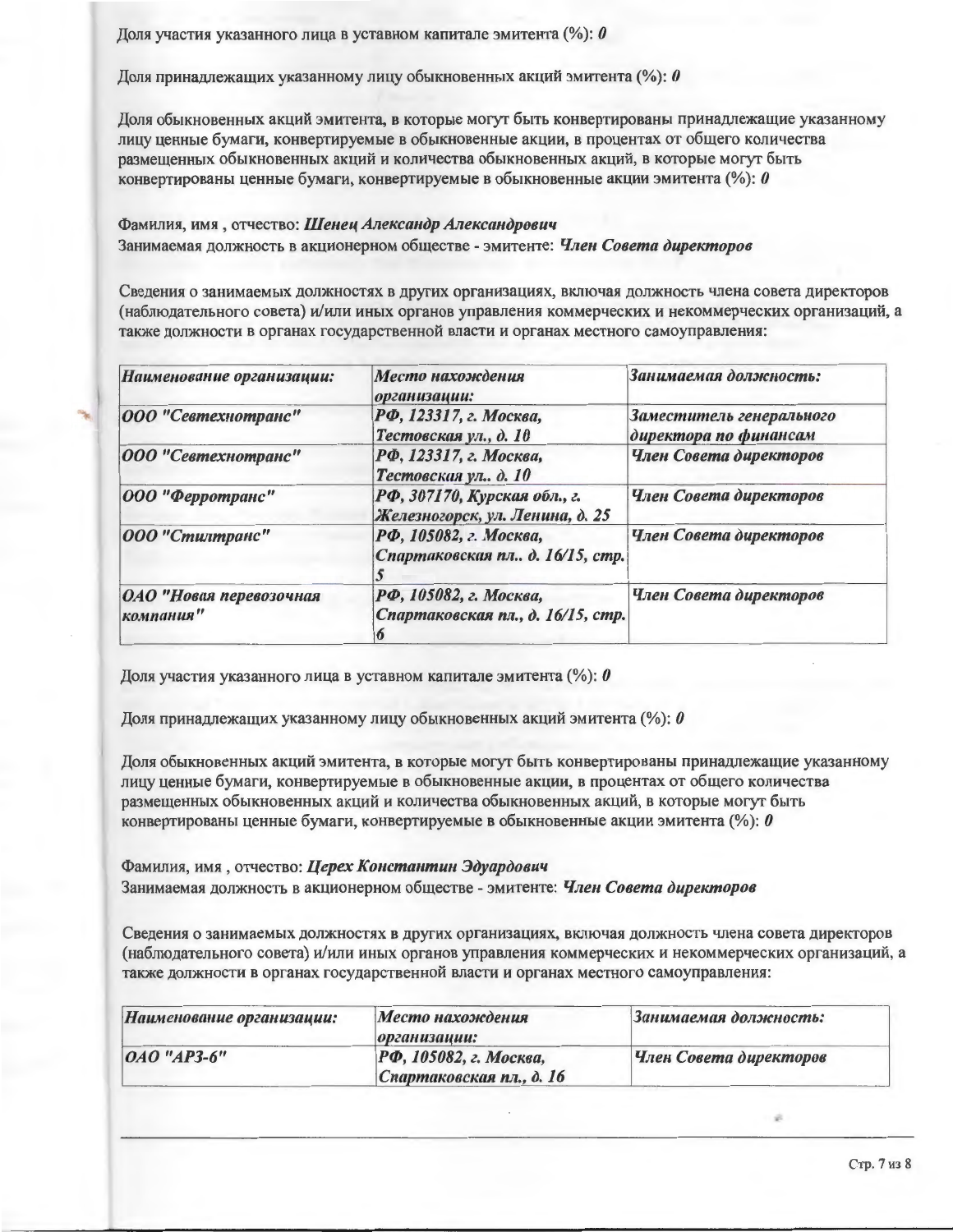| ОАО "Новая перевозочная<br>компания" | РФ, 105082, г. Москва,<br>Спартаковская пл., д. 16/15, стр.     | Член Совета директоров |
|--------------------------------------|-----------------------------------------------------------------|------------------------|
| 000 "Севтехнотранс"                  | РФ, 123317, г. Москва,<br>Тестовская ул., д. 10                 | Член Совета директоров |
| $ 000 $ "Ферротранс"                 | РФ, 307170, Курская обл., г.<br>Железногорск, ул. Ленина, д. 25 | Член Совета директоров |
| <b>ООО</b> "ММК-Транс"               | РФ, 105082, г. Москва,<br>Спартаковская пл., д. 16/15           | Советник               |

Доля участия указанного лица в уставном капитале эмитента (%):  $\boldsymbol{\theta}$ 

Доля принадлежащих указанному лицу обыкновенных акций эмитента (%):  $\theta$ 

Доля обыкновенных акций эмитента, в которые могут быть конвертированы принадлежащие указанному лицу ценные бумаги, конвертируемые в обыкновенные акции, в процентах от общего количества размещенных обыкновенных акций и количества обыкновенных акций, в которые могут быть конвертированы ценные бумаги, конвертируемые в обыкновенные акции эмитента (%):  $\boldsymbol{\theta}$ 

#### б) Коллегиальный исполнительный орган не предусмотрен уставом

в) лицо, занимающее должность (осуществляющее функции) единоличного исполнительного органа акционерного общества - эмитента:

Фамилия, имя, отчество: Шпаков Валерий Васильевич Занимаемая должность в акционерном обществе - эмитенте: Генеральный директор Указанное лицо должностей в других организациях не занимает

Доля участия указанного лица в уставном капитале эмитента (%):  $\theta$ 

Доля принадлежащих указанному лицу обыкновенных акций эмитента (%):  $\theta$ 

Доля обыкновенных акций эмитента, в которые могут быть конвертированы принадлежащие указанному лицу ценные бумаги, конвертируемые в обыкновенные акции, в процентах от общего количества размещенных обыкновенных акций и количества обыкновенных акций, в которые могут быть конвертированы ценные бумаги, конвертируемые в обыкновенные акции эмитента (%):  $\theta$